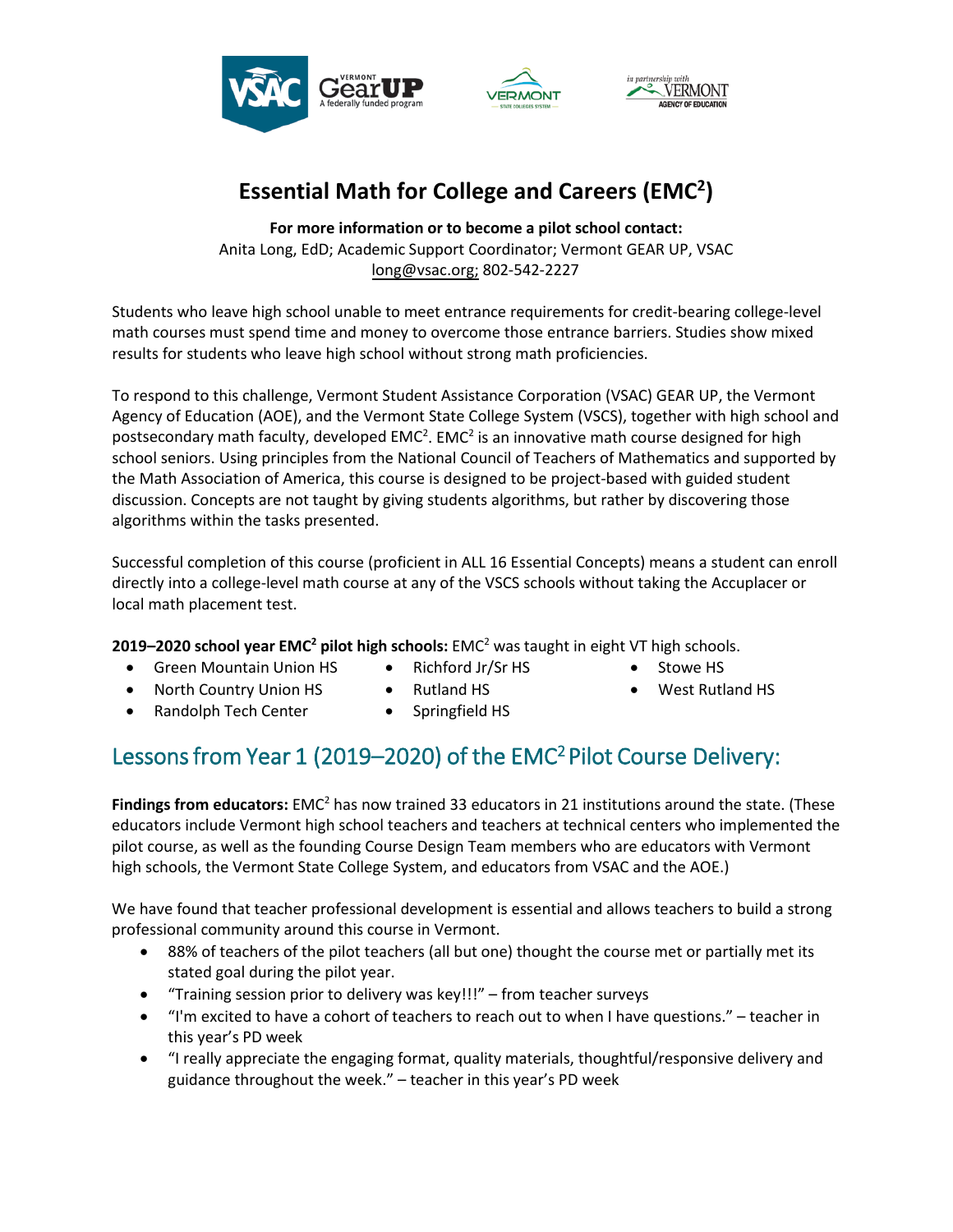**Findings from students:** Students enrolled in EMC<sup>2</sup> were surveyed in May 2020. Forty students responded (a 70% response rate).



Students saw the value of the course and used the course to strengthen their skills and confidence in doing math.

- When students were asked if they would recommend the course to other students, 67% answered "Yes," 31% answered "Maybe," and only 3% (one student) answered "No."
- "It helps you actually understand the math you're using and why you're using it. You stop memorizing different formulas or rules because you've learned why they're set up that way."
- "I've found that through this class, I'm finally understanding mathematical concepts that took me my whole high school career to understand. I think it's giving me a good foundation going into university. It's quite rewarding"
- "I would recommend this course to others because it's very helpful in getting you to use your brain to think about the problem and how to solve it. This course makes you think a lot and can be frustrating at times, but extremely helpful."
- "It forces you to work with other people and go outside your comfort zone, while also pushing you to think about the best solution to complex problems."
- "It helped me get an extra grasp on math that I had trouble with two years ago or forgot about how to do."

Due to COVID-19, no schools were able to complete all eight units of the course and therefore no student was assessed on all 16 Essential Concepts. Also due to COVID, the EMC<sup>2</sup> team was unable to administer the planned post-course test.